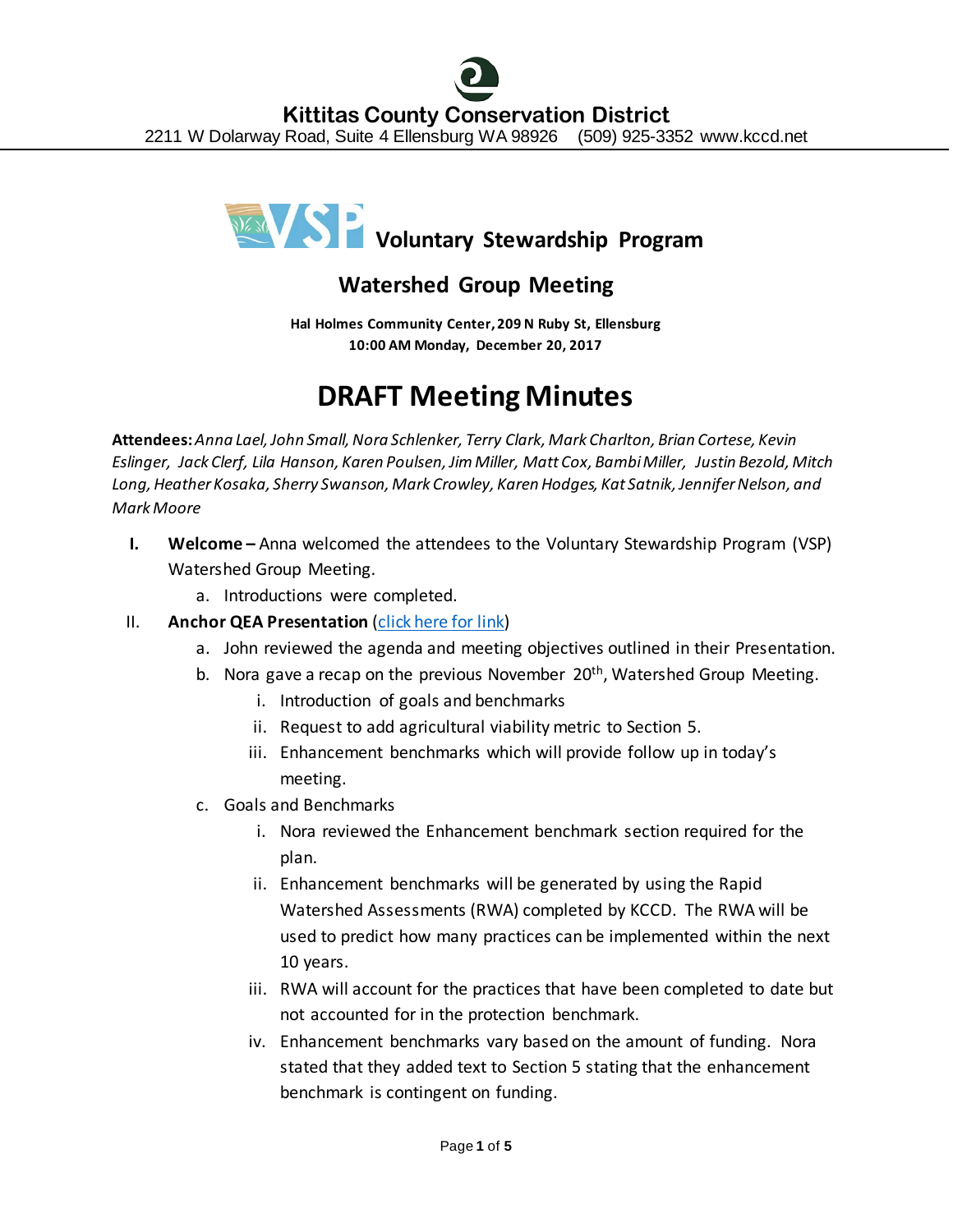- d. Review of Maps and Mapping Data
	- i. Anna reviewed the updated maps with the Watershed group. The Community Planning Areas were generated from the County tax parcel classifications, Washington Department of Agriculture's (WSDA) crop data and Farm Service Agency's (FSA) field boundaries. The planning areas included:
		- 1. Kittitas Valley
		- 2. Shrub-Steppe Upland
		- 3. Forested Upland
	- ii. Anna then reviewed the map with the type of agriculture within each community planning area: irrigated, dryland, rangeland, and orchard/vineyard.
	- iii. Next, Anna reviewed the critical areas within each planning area. Anna mentioned that we still need the Priority Habitat and Species (PHS) data from Washington Department of Fish and Wildlife (WDFW). Mark Charlton asked if Jennifer Nelson with WDFW could comment and Jennifer said that she is pushing on agency staff to supply the updated data as well.
	- iv. Kevin asked if the mapping includes upper County irrigated ag. Anna stated yes it is plus it includes orchards on the Columbia River.
	- v. Anna and John discussed how the community planning areas are broader than the earlier version of the geographic areas but were created based on using the same general set of practices.
- e. Implementation
	- i. Roles and Responsibilities
		- 1. John stated that implementation is tied to funding and currently there is no guarantee that funding will be approved by the legislature. Anna said that, if implementation money is approved, Kittitas County receives the funding and would then contract with KCCD for outreach, reporting and recording.
		- 2. The Watershed Group would continue attending suggested quarterly meetings to review the status of implementation and determine adaptive management needs.
		- 3. KCCD would build and create watershed reviews and reporting.
	- ii. Education, Outreach, and Technical Assistance
		- 1. John reviewed the self-assessment checklist. The self-assessment checklist will be a key tool for producers and an important component to direct outreach which will be led by KCCD.
	- iii. Outreach Brainstorm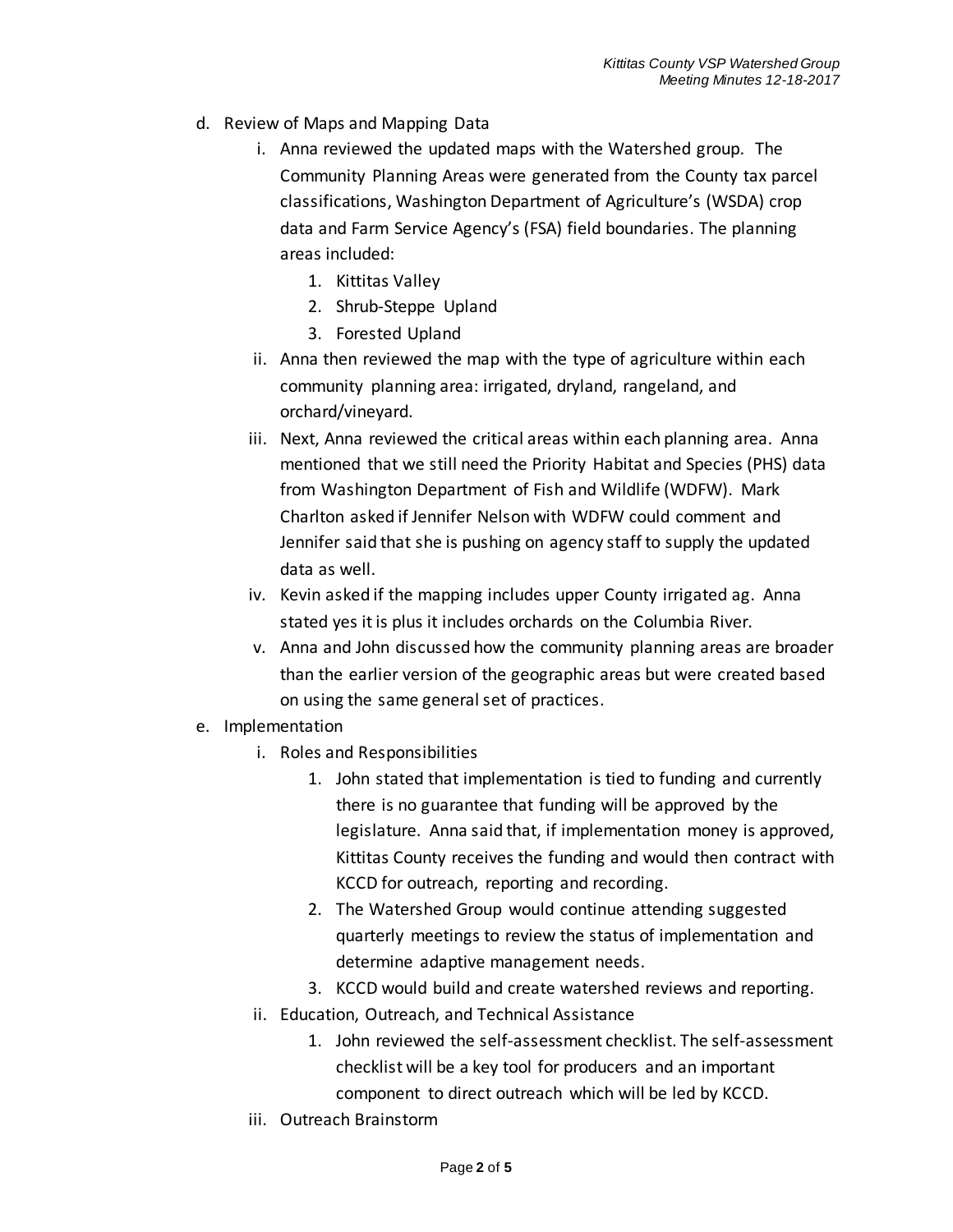- 1. John reviewed the outreach brainstorm matrix with the group. The group commented that one on one meetings with producers will be important and farm tours should be added to the matrix.
- 2. Kevin asked if there is a budget for outreach and Anna said that, yes there is funding in the current Biennium, for the next year and a half. The next Biennium funding is unclear at this point. John reiterated that VSP and its requirements are tied to funding.
- 3. Members also suggested having information at the Farmers Market and meeting at existing producers meeting, ie hay growers.
- 4. John also suggested educating seed and fertilizer companies about VSP to "deputize" them to share the program and the need for participation.
- 5. Anna suggested short videos might be a good way to show case VSP efforts to agencies and legislators.
- 6. Kat suggested emails with prize drawings as a possible incentive for landowners to participate.
- 7. Justin suggested contacting the hay buyers and listing VSP on the Kittitas County tax bills.
- 8. Mark Charlton stated that what producers will want and need to know is what buffers will be required as this will be the greatest impact to producers. Anna responded that in the plan benchmarks, a buffer size is not identified.
- 9. Mark Charlton had a concern that there isn't County representation at the meeting and they need to buy off on the plan. John said that the County can't regulate agriculture in critical areas if the County has joined VSP. Kevin asked if enrollment in VSP begins when the plan document is completed. Anna said yes, and that should be this spring.
- iv. Monitoring, Reporting, and Adaptive Management
	- 1. John stated again that monitoring, reporting and adaptive management will also be dependent upon receiving funding.
	- 2. There will be annual monitoring and tracking requirements and the development of adaptive management as needed.
	- 3. The 2 year status reports will be more like data dumps but the 5 year progress reports will be more in depth.
- v. Budget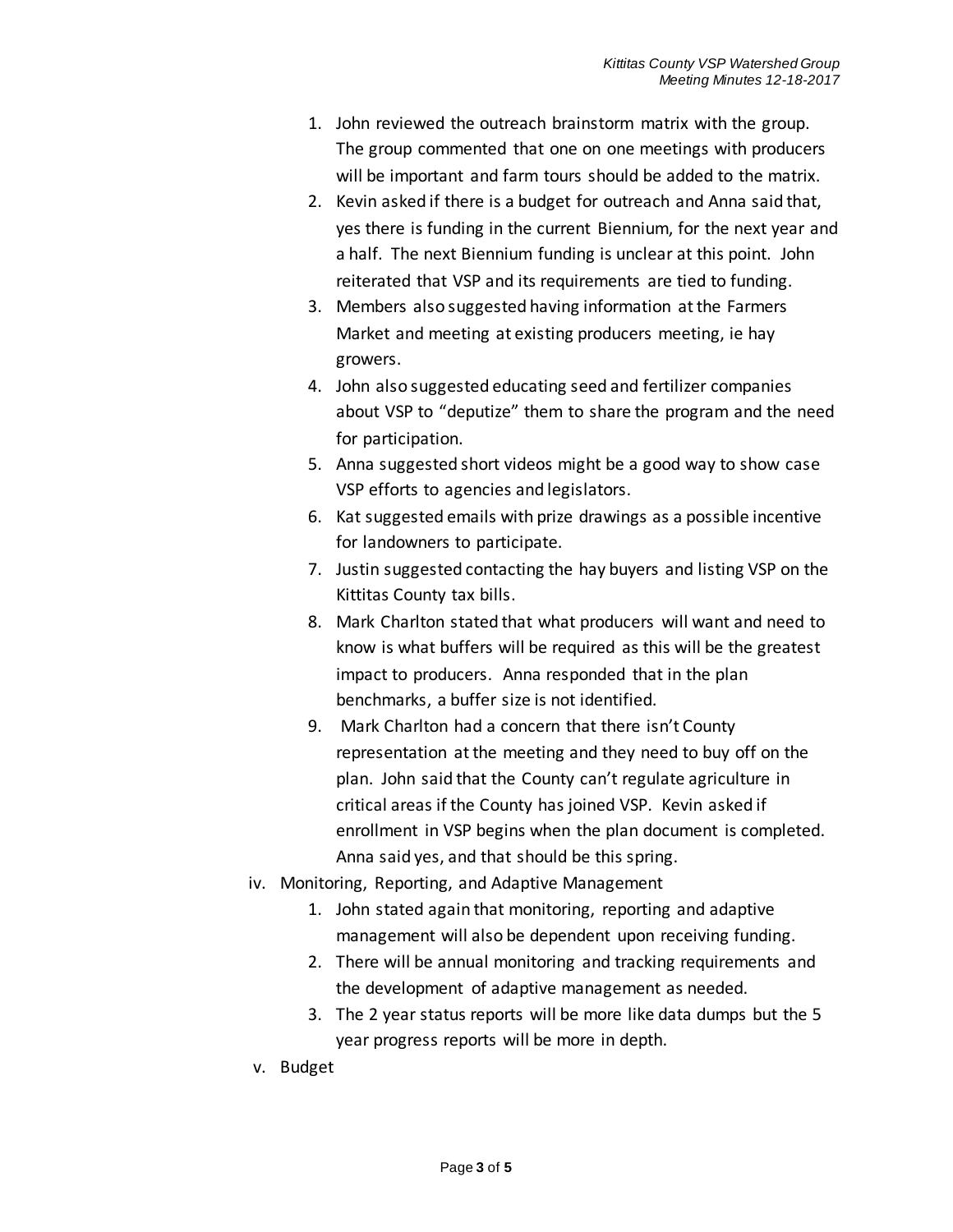- 1. The group reviewed the budget which is based on the assumption the County receives \$250,000 in total funding. The budget includes:
	- a. Education, Outreach and Technical Assistance \$165,000
	- b. Monitoring, Reporting and Adaptive Management \$70,000
	- c. Watershed Group Coordination \$15,000
- 2. Heather with Ecology suggested that the group have a member succession plan.
- vi. Exiting Plans and Programs
	- 1. John reviewed that the list of existing plans and programs and stated that there a lot of existing programs in place through the following agencies.
		- a. Kittitas County Conservation District
		- b. Department of Ecology
		- c. Salmon Recovery Funding Board
		- d. Natural Resources Conservation Service
- vii. Regulatory Underpinnings
	- 1. John reminded the group that even though VSP will be in effect, there are still other rules and regulations that apply, but that VSP offers an alternative approach to critical areas protection where agricultural activities occur.
- viii. Self-Assessment Checklist
	- 1. The group reviewed the checklist which will be used as an initial outreach tool.
	- 2. Brian suggested that a note be added regarding practices used before 2011 and practices used after 2011.
	- 3. Kat would like the Kittitas County Water Purveyors (KCWP) to be added as a resource on the checklist.
	- 4. A discussion about monitoring began. Bambi asked how change in the County is monitored and John said through aerial photos, tax parcel related codes, etc. and that various trends will dictate the focus of monitoring. For example if not much change is happening on rangeland but changes in irrigated ag continues, the focus would be on changes in irrigation practices.
- ix. Review of Comments
	- 1. The group reviewed the list of comments received for the plan to date.